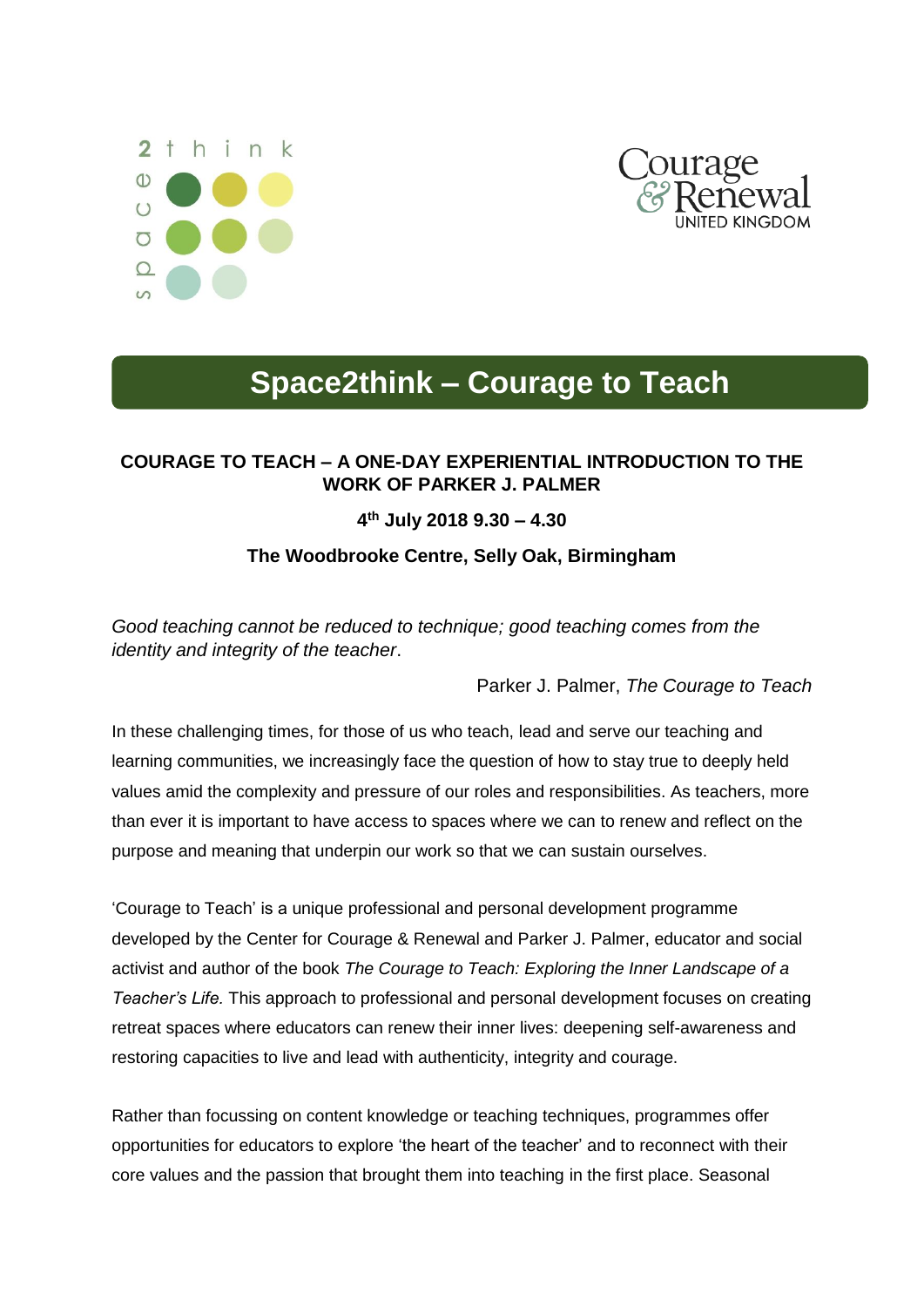metaphors, reflections on personal stories and classroom practice, poetry and insights from various wisdom traditions are combined to create a backdrop for this exploration.

Programmes offer opportunities to…

- Renew heart, mind and spirit through exploration of the connection between what we do and who we are;
- Reconnect to a sense of vocation by identifying and honouring our gifts and strengths, and also acknowledging limits;
- Engage with like-minded peers in a safe space for honest dialogue, careful listening and deep connection that honours diversity in person and profession;
- Learn to create trustworthy spaces for others that help communities learn and grow together;
- Develop healthy ways of holding the tensions that are inherent in a life of leadership, teaching or service;
- Discover self-reflective practices for leadership that help us gain clarity about deeper questions and become more intentional about our work.

Participants in these programmes consistently report:

- Renewed satisfaction and commitment to their work and their profession;
- Improved connections with students and classroom practice;
- Strengthened collegial relationships in their schools.

This one-day experiential workshop is intended to offer a flavour of these programmes in the form of a retreat-in-a-day. Using materials drawn from Palmer's books, poetry, and other writings, we will engage in individual, small group and large group reflection around the theme of 'the personhood of the teacher' and re-engage with our ambitions for our work.

**Barbara Reid**, PhD, is a facilitator and trainer specialising in professional and personal formation and leadership. She is a facilitator for the US-based Center for Courage & Renewal and in this capacity had designed and lead retreats based on the work of Parker J. Palmer in the UK and Europe for the past 5 years. With a background in university teaching and research, Barbara has also led and taught on vocational degree programmes in the social and urban policy fields and managed social action research projects for a wide range of public services and third sector organisations. She has long-standing commitment to reflective practice, cross-professional working, and transformational leadership in public services organisations, and she is passionate about creating open and trustworthy spaces that support dialogue, learning, and community building.